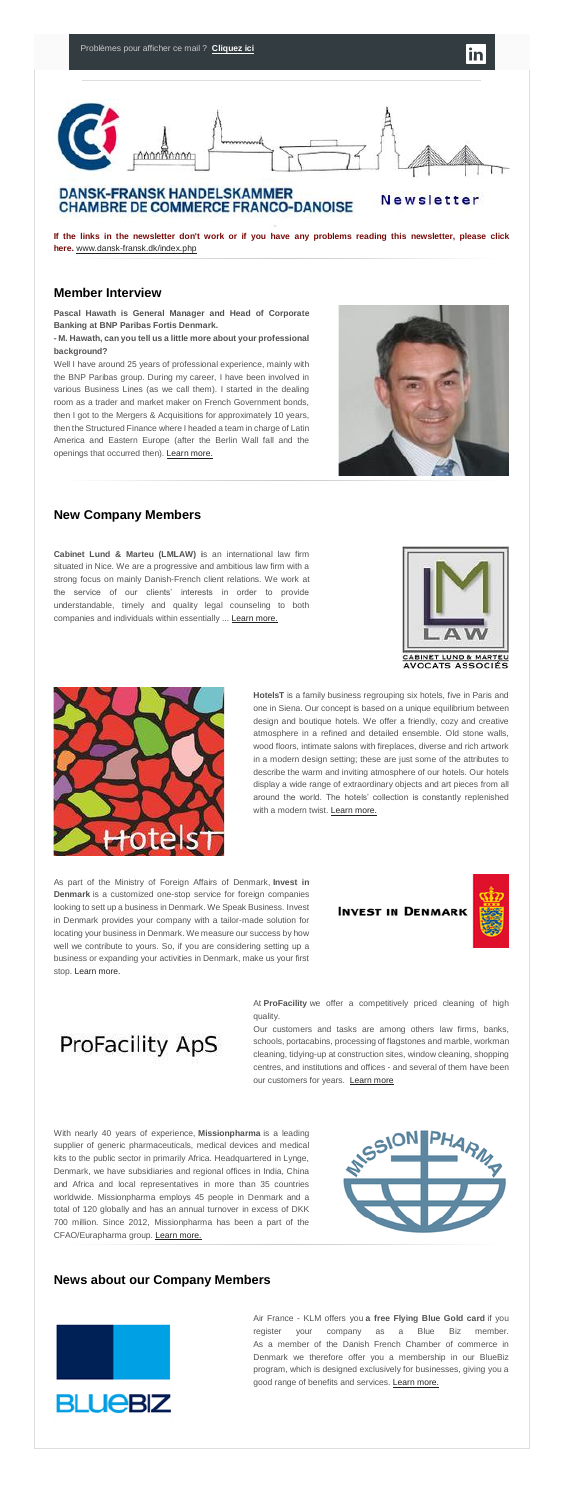

CIL(

**Carlson Wagonlit Travel** (CWT) wins two statuettes at the Danish Travel Awards 2014. Carlson Wagonlit Travel (CWT), the largest travel management company in Denmark, was crowned "Best Corporate Travel Agency" and "Best Incoming- and Event Agency" at the 2014 edition of the Danish Travel Awards. The ceremony was held in Billund airport this year, and Torben Rodenberg, Director of Program Management & Marketing, received both awards on behalf of the entire CWT. [Learn more.](http://www.dansk-fransk.dk/index.php?id=8584)

#### **Cirque** presents its telephony solution "**Business One**"



#### SOUND EFFECT ON PEOPLE



The operator Cirque announces their Business One solution on the French market, which is a cloud telephony offer next-generation, available on a single number per user and integrating different services with high added value. Business One™ was introduced on the Danish market some years ago.

Business One™ is positioned as a unified communications concept that neither requires investment nor heavy migration projects. Learn [more.](http://www.dansk-fransk.dk/index.php?id=8585)

**Saint-Gobain Ecophon** offer acoustic solutions that meet the increasing demands of a good sound environment, where people work and communicate – it can be offices, education premises, healthcare institutions, industries or other commercial environments. Our daily work is always based on a conviction that is summarized in our mission. [Learn more.](http://www.dansk-fransk.dk/index.php?id=8587)

From October 30th to November 2nd the event "**Fransk Affære**" gathers exhibitors in the field of gastronomy, wines, design, cars and tourism at Docken, Nordhavn. Guests have the opportunity to discover and enjoy French flavours and lifestyle in a unique cultural atmosphere, including concerts, activities for kids, wine tastings, etc. More information: [franskaffaere.dk](http://franskaffaere.dk/)

#### **Upcoming events**

On 31th October the Chamber of Commerce is pleased to invite you to a conference at **Fransk Affære** 2014, where we will introduce you to **two success stories** with French origin in Denmark. Meet two personalities whose companies now are leading within their given field : **Daniel Letz and Kim Ginnerup**. Learn more.

On October 27th at 16hrs, the Chamber of Commerce organizes **a briefing on the labor market in Denmark.**

You have recently arrived in Denmark, looking for a job, this session will provide you various information that can guide you and save you time. Learn more.





### **Previous Events**

The **annual excursion** of the Chamber of Commerce was held this year on June 14, at the cloisters of Roskilde. En savoir plus. Læs mere.

On September 6, the Chamber of Commerce hosted a fifty **french newcomers in Denmark**. After a visit to the Embassy and the welcome of the Ambassador, the main French-speaking associations presented their activities. En savoir plus Læs mere

On 25 September, **the Chamber of Commerce and the French Embassy organized a day dedicated to Danish companies** with a development project in France. Thanks to the presence of a large panel of experts, the companies could get answers about their french issues. The event took place in the Embassy. After welcoming by the Ambassador and a presentation of all the experts, attendees were able to share and have individual meetings with the experts present. Learn more and find the presentations are doing during the event. En savoir plus. Læs mere.

On September 25, **Thomas Nicholls marketing manager at SIGFOX**, introduced us this start-up Toulouse. SIGFOX is one of the most promising companies in France, it knows an important development to the extent that the weekly Les Echos has placed the company in the top 10 companies that will make the future of France. En savoir plus. Læs mere.